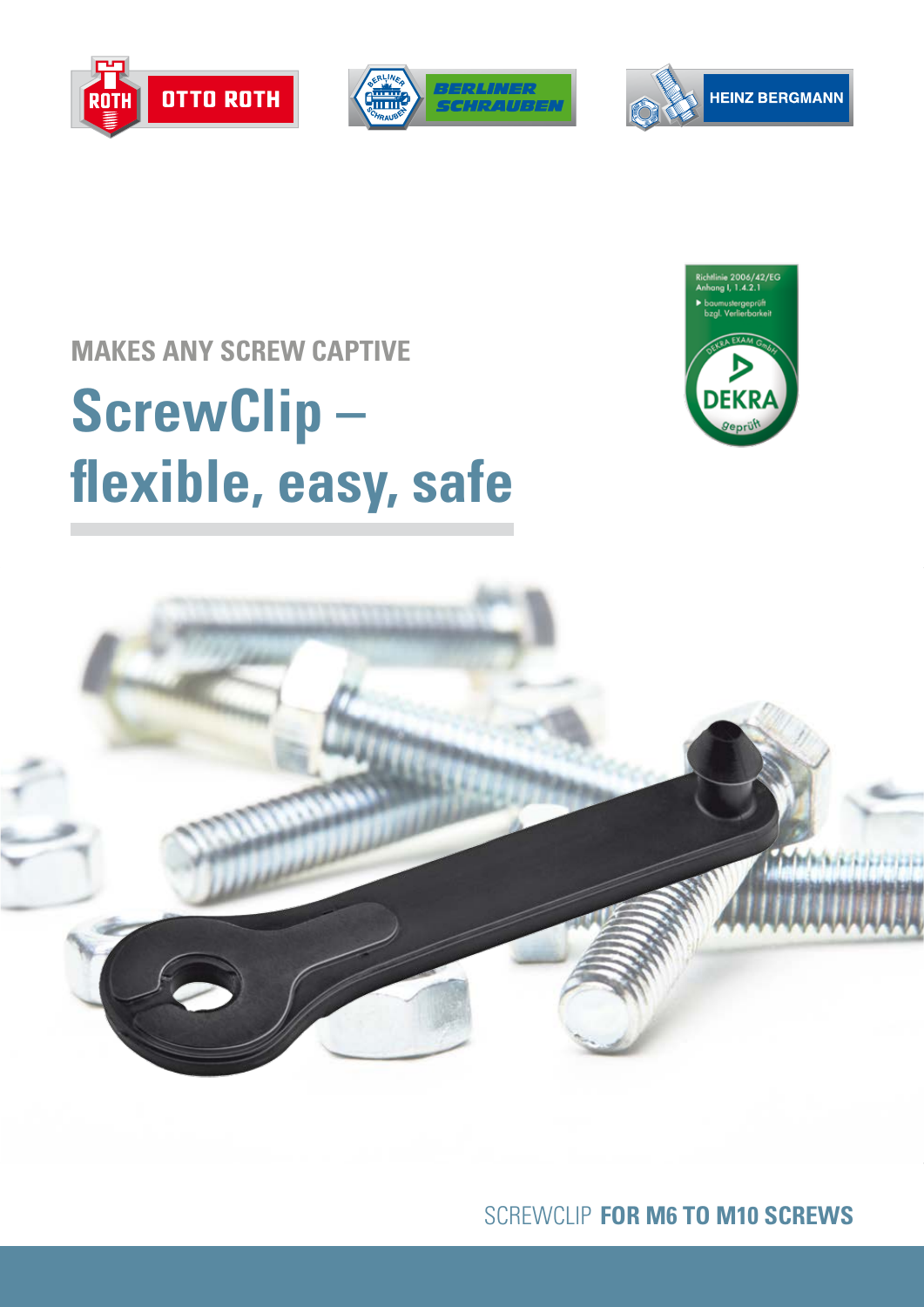Further information > www.screwclip.de

## **The advantages of our new screw retainer at a glance**

- > Simple mounting, even in locations that are hard to access
- > No special variant is needed for particular screws
- > ScrewClip is reusable
- > Overheard work is made easier
- › Not possible to mix up screws
- > High resistance to heat (-40 °C to +90 °C)
- › Type-tested (DEKRA) according to the Machinery Directive 2006/42/EC Annex I, 1.4.2.1

## **EXAMPLE APPLICATIONS**



Retrofitted on the fixed guard of an automotive manufacturer's machinery using a standard M8 screw.



The flexible captive retainer can be attached in various mounting positions without having to modify its design – including in an L-shaped or a bent position.



Attached to the protective housing on a bag shredder.



The ScrewClip is also ideal for mounting on curved surfaces, such as hoods

# **A CLEVER LITTLE HELPING HAND FOR MOUNTING GUARDS**

.<br>Richtlinie 2006/42/EG<br>Anhang I, 1.4.2.1

**It's a problem as familiar to every fitter as it is routine: you release a screw, remove a part ... and when it comes to reattaching it, the screw has disappeared. This wastes time, creates stress and increases the risk of accidents. The OTTO ROTH Group offers a simple and effective solution to this issue: ScrewClip. This flexible captive retainer can be attached in a wide range of positions without having to modify its design, securing the screw without restricting function and making it captive. This not only makes the mounting process easier, it also fulfils the requirements of the European Machinery Directive 2006/42/EC.** 

#### **ScrewClip makes any screw captive**

We offer the ScrewClip Vario for use with particularly thick or thin walls or special materials. An additional hole in place of the mounting peg means this product can be securely connected to the guard using a screw or clip, giving greater flexibility during mounting.

Since 2009, fitters in the machine construction sector have had to comply with a new European directive on the attachment of guards such as grates, fences or covering parts. It stipulates that, once removed (during maintenance work, for example), all fasteners must stay connected to the machine or guard. The reason for this is simple: screws that are not secured to the corresponding part are easily lost during disassembly. This wastes time, causes stress during reassembly and can lead to expensive delays. What's more, it increases the danger of incorrect or incomplete assembly and, as such, the risk of accident. Insurance companies often reject claims in situations like this.

We offer a simple, yet effective aid to solve exactly this problem: ScrewClip. This flexible captive retainer made from heat-resistant elastomer secures screws to the corresponding guard quickly and easily. The ScrewClip can be effortlessly retrofitted and secured via just one hole, does not restrict the function of the screw and ensures that said screw stays connected to the machine or guard even after it has been released. It is therefore not possible to lose or mix up the fasteners. Plus, ScrewClip has been subjected to DEKRA type testing to prove that it makes screws captive.

## **Suitable for all types of screw**

The original ScrewClip is made from heat-resistant SBR elastomer. It can be attached in a wide range of positions and is suitable for all types of screw. The captive retainer is available in thread sizes **M6, M8 and M10**.

#### **Greater flexibility with the ScrewClip Vario**





### **Lots of customers are benefiting from ScrewClip**

The ScrewClip can be used on fixed guards found on machines and plants in many different industries. Lots of customers from various sectors are already enjoying great success with this innovation.

**The ScrewClip is available from our online shops**

> www.ottoroth.de/shop > www.berlinerschrauben.de/shop